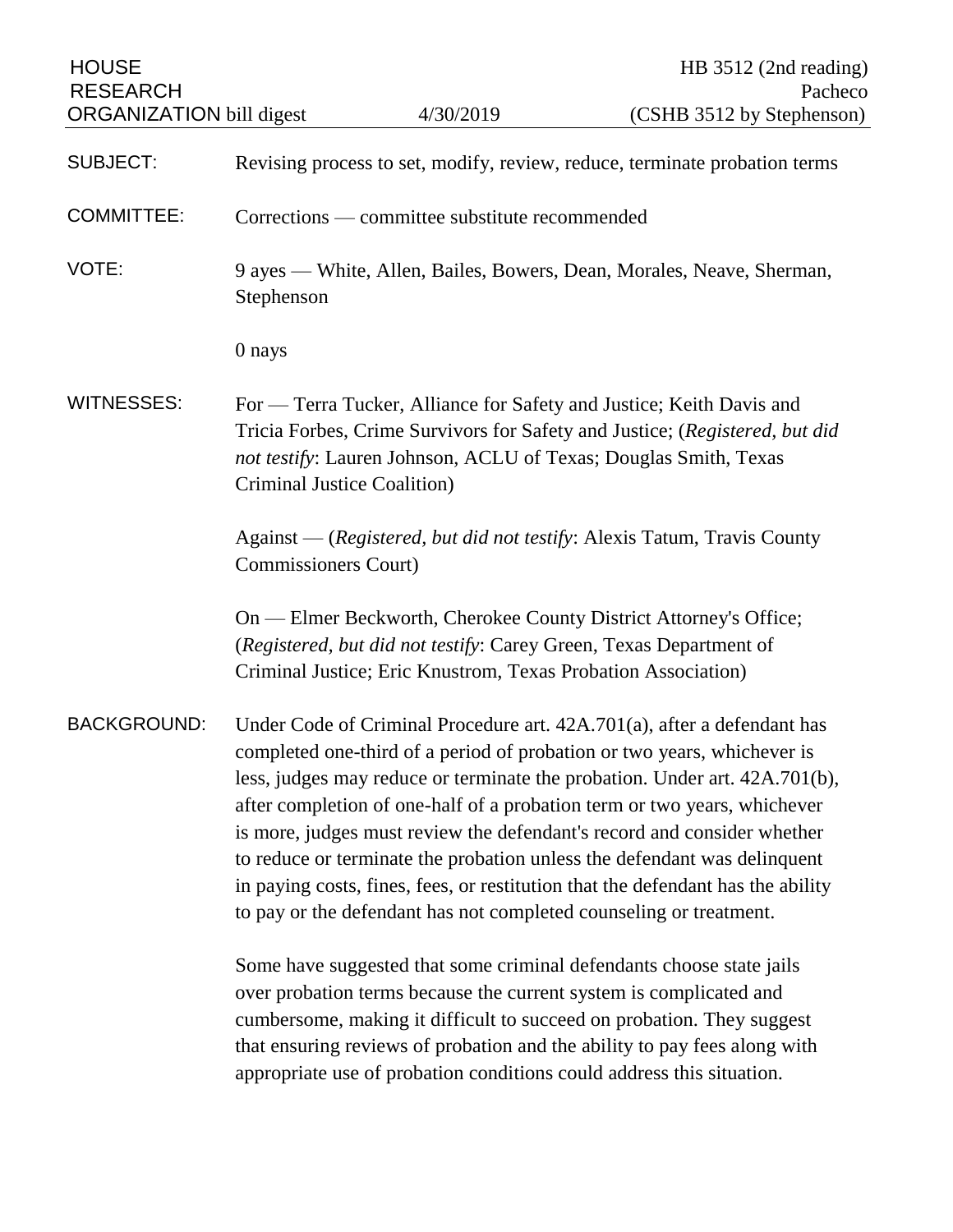## HB 3512 House Research Organization page 2

DIGEST: CSHB 3512 would revise the processes for considering reductions or early terminations of probation terms and for modifying probation, amend current authorizations relating to the terms of probation, revise the way courts consider a probationer's financial situation when assessing payments, and revise the conditions and programs related to time credits for probationers.

> **Reduction in probation terms.** The bill would eliminate the prohibition on judges considering reducing or terminating probation after one-half of a probation term if the defendants had not paid their costs, fines, or fees.

> Probation officers would have to notify courts if probationers who at the time of a review were delinquent in paying restitution or had not completed counseling or treatment had later completed either task. After getting the notice, courts would have to review the defendant's record and consider whether to reduce or terminate probation.

> Judges who did not reduce or terminate probation after a review would be required, as soon as practicable between 180 days and 270 days after the review, to again review the defendant's record and consider whether to reduce or terminate probation.

> **Modifying probation.** The bill would expand the current purposes for which probation officers could modify probation requirements, if authorized by a judge. Under the bill, the conditions could be modified to:

- prioritize the court-ordered conditions according to the defendant's needs as determined by a risk and needs assessment and the defendants' progress; or
- require a defendant who was not already being tested for alcohol or drugs to submit to testing on any occasion when a probation officer had reasonable suspicion that the defendant had used a controlled substance.

**Probation conditions.** The bill would revise the current authorization for probation conditions to include avoiding persons or places of disreputable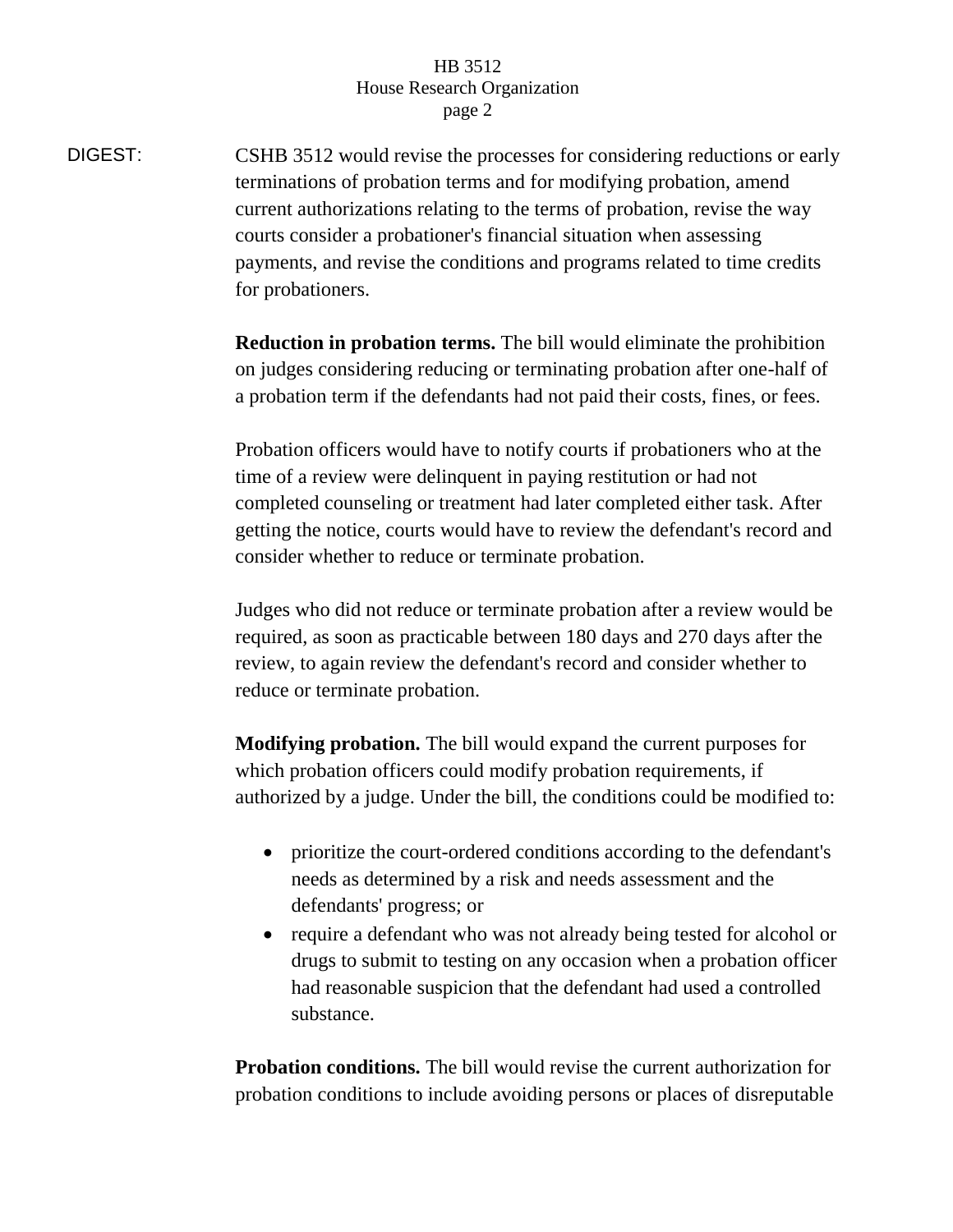## HB 3512 House Research Organization page 3

or harmful character, including active members of a criminal street gang. Under the revised condition, probationers could be required to avoid persons or places of disreputable or harmful character to the extent indicated by the currently required risk and needs assessment.

CSHB 3512 would revise the current broad authorization for judges to require alcohol and drug testing. Under the bill, testing could be required:

- in the 45 days after the defendant was placed on community supervision;
- at any time during the probation period if the defendant had tested positive for a controlled substance during the first 45 days of probation or during testing done because a probation officer had reasonable suspicion that the defendant had used a controlled substance;
- if the judge determined, based on a currently required risk assessment or evaluation, that testing was necessary to protect or restore the community or the victim or to rehabilitate or reform the defendant; or
- if the offense involved a controlled substance or alcohol.

Current authorization for judges to require defendants to attend counseling or treatment related to substance abuse would be conditioned on:

- the judge determining, based on currently required risk assessment or evaluation, that counseling or treatment was necessary to protect or restore the community or the victim or to rehabilitate or reform the defendant; or
- the defendant's offense being related to controlled substance or alcohol abuse.

**Ability to pay.** CSHB 3512 would revise the current requirement that courts consider a defendant's ability to pay before ordering payments related to probation.

Before ordering payments, courts would have to inquire about whether the